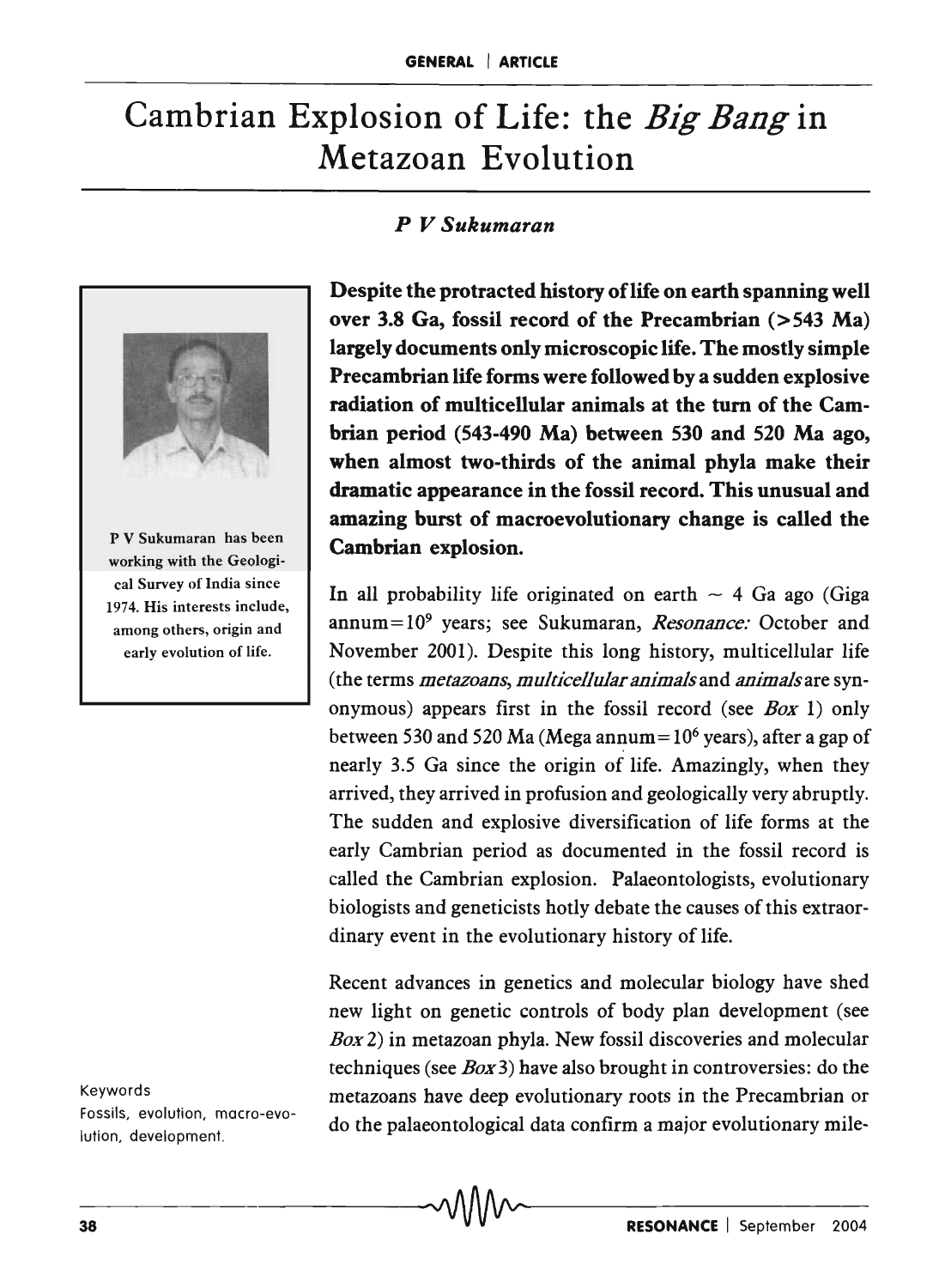#### Box 1. The Fossil Record and Evolution

The particles of gravel, sand and mud, which are collectively called sediment, are transported by flowing water and glaciers and eventually settle in layers at the bottoms of rivers, lakes and oceans. Shells and other remains of life also settle along with these sediments. As the sediments accumulate they bury shells, bones, leaves, pollen, and other bits and pieces of living things. With the passage of time, the layers of sediments are compacted by the weight of overlying sediments and cemented together to become sedimentary rocks like shale, limestone and sandstone. The buried remains of life become fossils. Successive rock layers contain different groups or assemblages of fossil species. By studying the fossils present in the oldest sedimentary rocks to the present it is possible to get a crude idea of the progression of life through the ages and thus the trend in evolution.

post in the early Cambrian? Besides, molecular evidence shows that regulatory genes that control development of morphology in animals are fairly similar in all phyla, but give rise to very disparate body plans. These advances are providing new lines of evidence to look into the origin of metazoans and thereby into the mystery of the Cambrian explosion.

## Darwin's Dilemma

According to Darwin's theory of evolution  $(Box 4)$ , species evolved from simple to complex forms largely through natural selection. During Darwin's time fossils older than the Cambrian were little known and it was generally believed that life itself originated in the early Cambrian. Subsequent fossil discoveries threw considerable light on life prior to the Cambrian confirming the continuous presence of life on earth right from its advent

#### Box 2. Animal Body Plans

All members of the kingdom *Animalia* show distinct architecture on which their body is built. It is based on this architecture (also called body plan or bauplan) that the *Animalia* is divided into different Phyla, each Phylum characterized by a unique body plan. Phylum represents the highest biological category in the kingdom *Animalia.* The major body plans are: cell aggregate body plan (corals and jelly fish), body sac plan (coelenterates and flatworms) and tube-within-a-tube plan (crustaceans, insects, trilobites and vertebrates).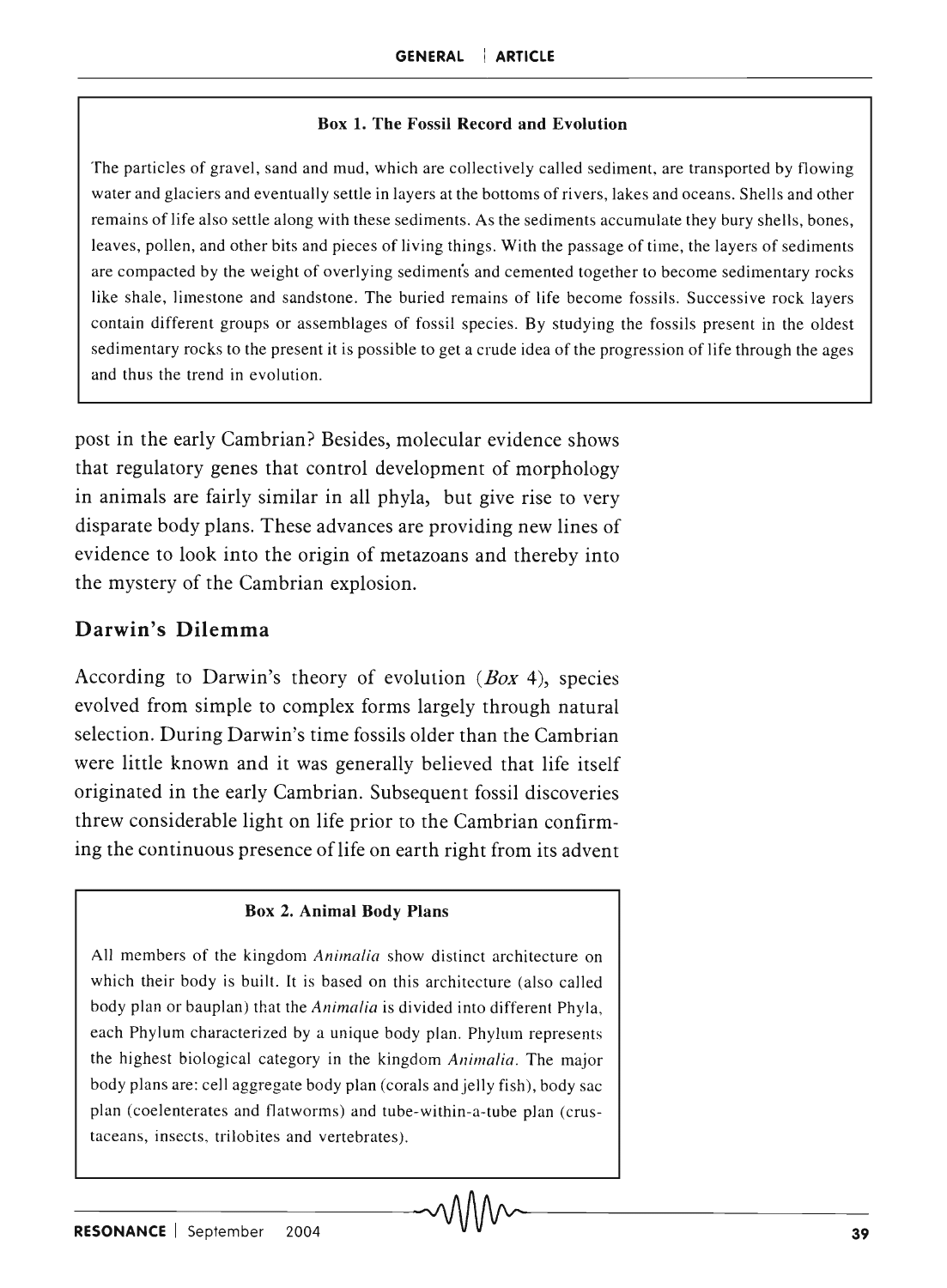#### **Box 3. Molecular Dating**

According to the *neutral theory* of molecular evolution postulated by Motoo Kimura most of the nucleotide substitutions in genes arising out of mutation are selectively neutral or of little functional consequence to the organisms. This theory was slightly modified later to accommodate the observation that most molecular evolution involves slightly deleterious substitutions rather than strictly neutral ones.

The molecular data consist of long sequences of nucleotide bases in the nucleic acids that make up the genetic text in DNA. Segments of nucleotide sequences that code for a particular protein are called genes (Figure A). While genes are nucleotide sequences, their protein products are amino acid sequences. Mutations in genes produce variations in proteins. For instance, the protein haemoglobin is present in many species of animals and its function is to carry oxygen from the lungs to various parts of the body through the blood. But the amino acid sequence of haemoglobin is not the same in all species. The difference is due to mutation and is a measure of the time elapsed since the species separated from a common ancestor in the course of evolution. This method of inferring the divergence time of clades from a common ancestor by means of gene/protein sequencing is called *molecular dating.* The time is calibrated against well-dated fossil data of Phanerozoic era, which is then extrapolated to estimate the time divergence of phyla.



**4 Ga ago. The abrupt appearance of diversified life at the beginning of the Cambrian period was not explainable if life evolved gradually as envisaged by Darwin, under the influence of the geologist Lyell. Gradualism, of course, is not central to the notion that life forms evolve largely through natural selection,**  and Darwin's friend T H Huxley had argued that Darwin should **drop his insistence on evolutionary change being gradual.**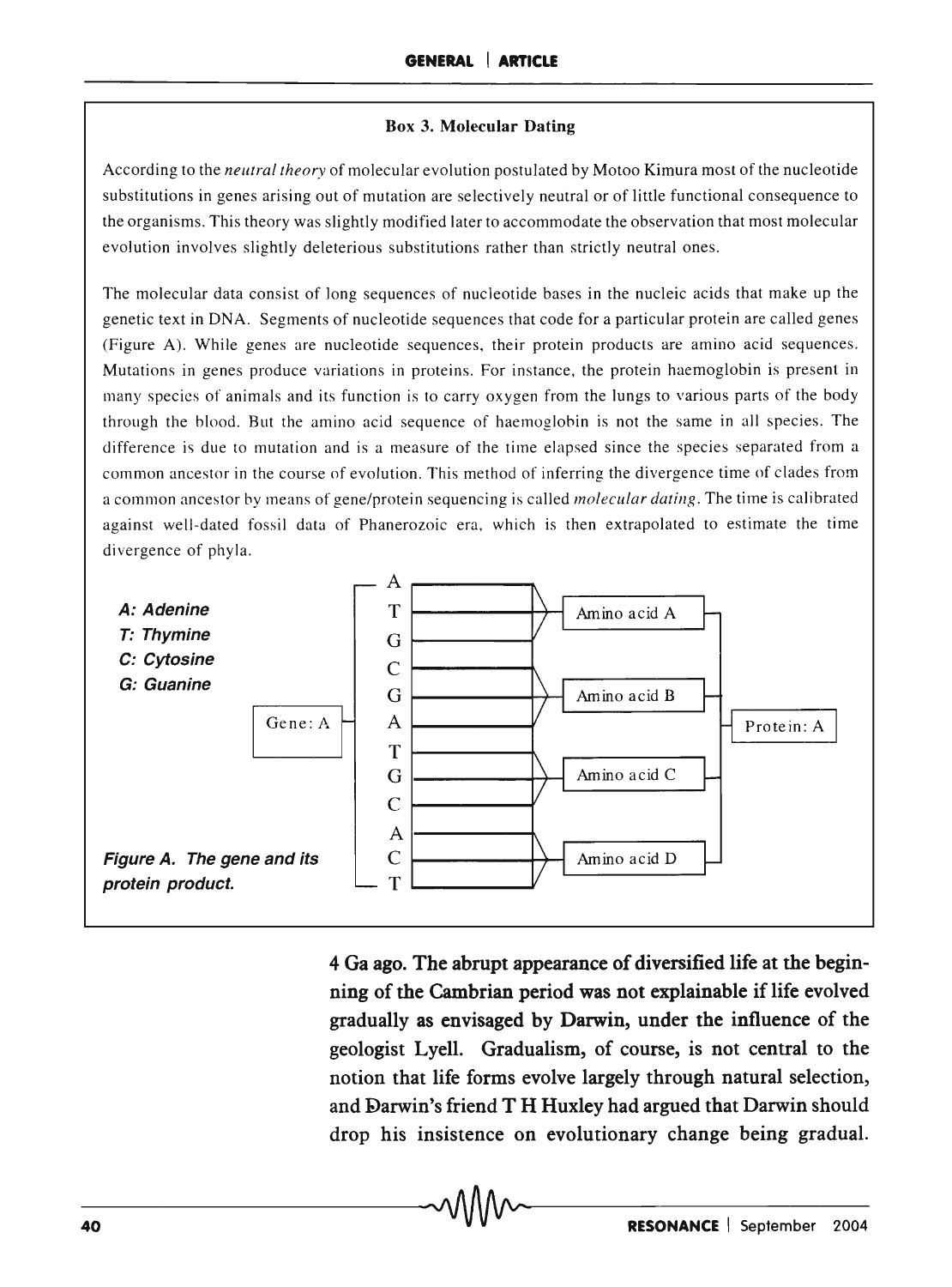Darwin had no answer to this puzzle and he was hopeful that future explorations would unearth evidence for the continuity of life and eventually solve the problem of Cambrian explosion. However, despite over 150 years of exploration since Darwin, the mystery remains.

## The Earliest Metazoans

The Cambrian life was totally unlike that of the Precambrian *(Figure* 1). Single-celled microbes ruled the earth almost in the entire Precambrian and fossil remains of single-celled organisms occur in the oldest sediments dated 3.5 Ga. Metazoan fossils predating the Cambrian explosion are not totally rare. Among the earliest signs of metazoans are small circular discs from northwestern Canada that date from 610 to 590 Ma. Trace fossils in the form of animal trails and markings are described from rocks as old as 600 Ma and these consti-



tute the unequivocal palaeontological evidence for earliest metazoan life. The earliest known shelly (with a protective outer shell) metazoan fossils are simple tube-like structures called

Figure 1. Major events in the history of life.

#### Box 4. Darwinism, Natural Selection and Neo-Darwinism

According to Darwin's classical theory of evolution *(Danvinism),* life evolved from simple to complex forms largely through natural selection, a process by which variants better able to survive and reproduce in a given environment become more common in a population over generations. Following the advances in classical genetics in the early 20th century, genetics and the theory of natural selection were welded together into what is often called the Neo-Darwinian Synthesis in the 1940's and 50's. In this view, the ultimate source of new genic variation is mutation, although in sexually reproducing organisms, genetic recombination in itself produces numerous variants in each generation. The Neo-Darwinian synthesis provides an adequate explanation for micro-evolutionary change i.e. changes over generations by which a population of a species adapts to its environment. What has remained controversial is whether microevolutionary changes are sufficient to explain - in the long term - changes at the macro-evolutionary level i.e. the evolution of new species or higher taxonomic groups. (For a more detailed description of some of these concepts see *Resonance,* Vol.7, No.II, pp.8-I7, 2002 and Vol.8, No.2, pp.6-18, 2003).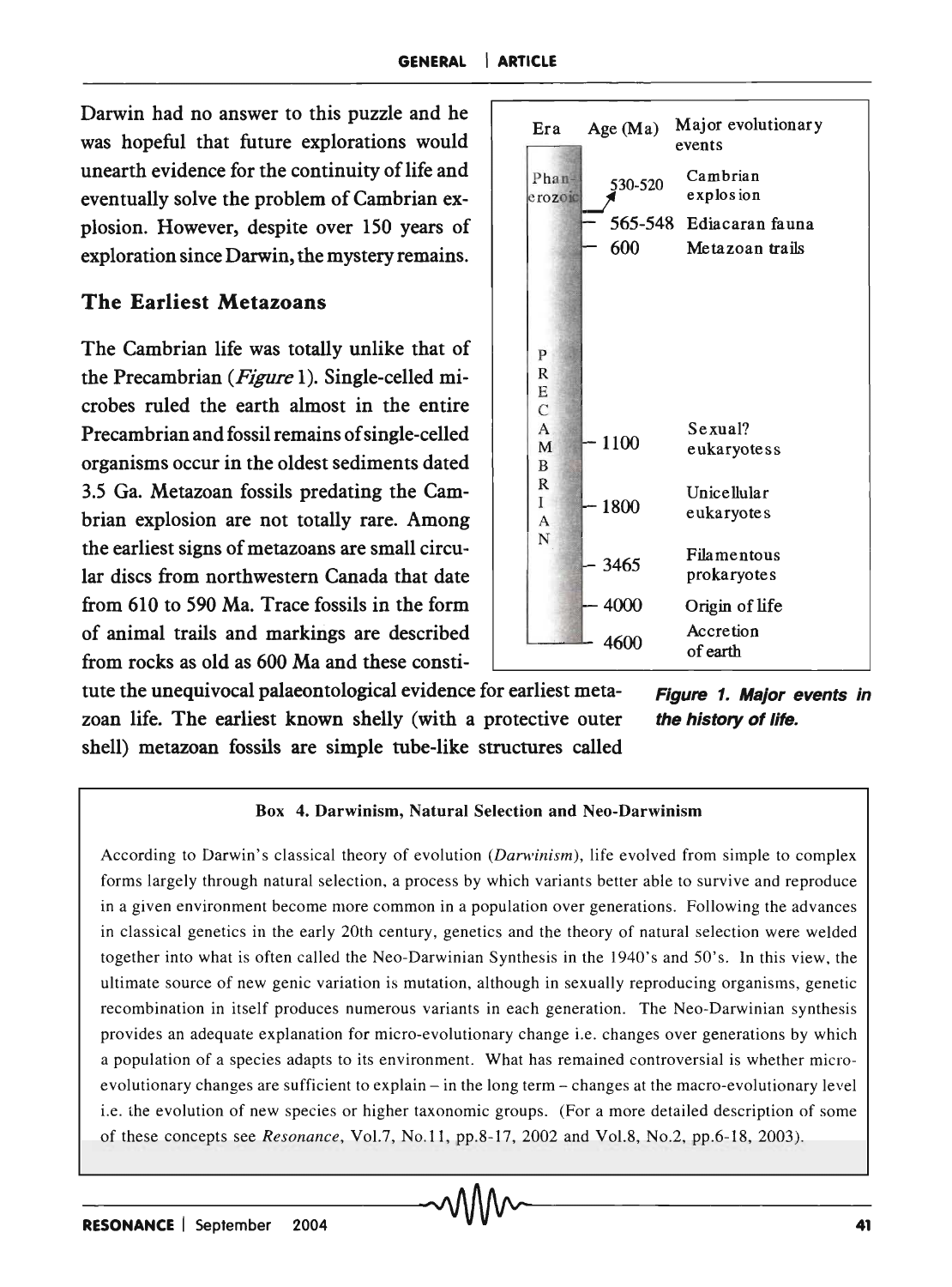#### Box 5. Trace Fossil Evidence from India

While the timing of metazoan divergence remains controversial, the discovery of suspected metazoan trace fossils from central India has added a new dimension to the controversy. Seilacher and group (1998) have reported fossil markings from Precambrian sandstones of central India that have been interpreted as burrows excavated by metazoans. Because these sandstones were thought to be older than 1000 Ma, these markings were regarded as the oldest fossil evidence of metazoan life. If these are really metazoan tracks, this discovery pushes back the origin of multicellular animals to well beyond 1100 Ma, almost doubling the time span of the metazoan fossil record. The controversy deepened further with the report by Rasmussen and coworkers (2002) that this sandstone was deposited 1.6 Ga ago indicating that complex animals probably evolved a full lGa before the Cambrian explosion.

> *cloudinidsthat* first appear near the end of Precambrian. This was followed by more frequent appearance of shelly fauna at the base of Cambrian. There have been numerous reports of still older animal fossils but none of them is yet confirmed  $(Box 5)$ . The ediacaran fossils believed to represent the earliest metazoans are still very enigmatic. Chinese palaeontologists have recently unearthed remarkably preserved metazoan eggs and embryos *(Figure* 2) from the Yunnan province. These embryos dated at 570 Ma are the earliest unequivocally recognized metazoan body fossils known.

#### Salient Features of the Cambrian Explosion

#### Figure 2. Fossil embryos showing different stages of early cleavage.

(Development, Vo1.126, pp.851- 859, 1999; Reproduced with permission from The Compnay of Biologists Ltd.)

The animals of the Cambrian explosion represent unusual evolutionary mileposts. The explosion commenced around 530 Ma ago and ended around 520 Ma ago. The 10 Ma interval was marked by abundant mineralized hard parts (composed chiefly of  $CaCO<sub>3</sub>$ ) in the fossil record. Several phyla level organisms appeared in relatively rapid geologic succession during this

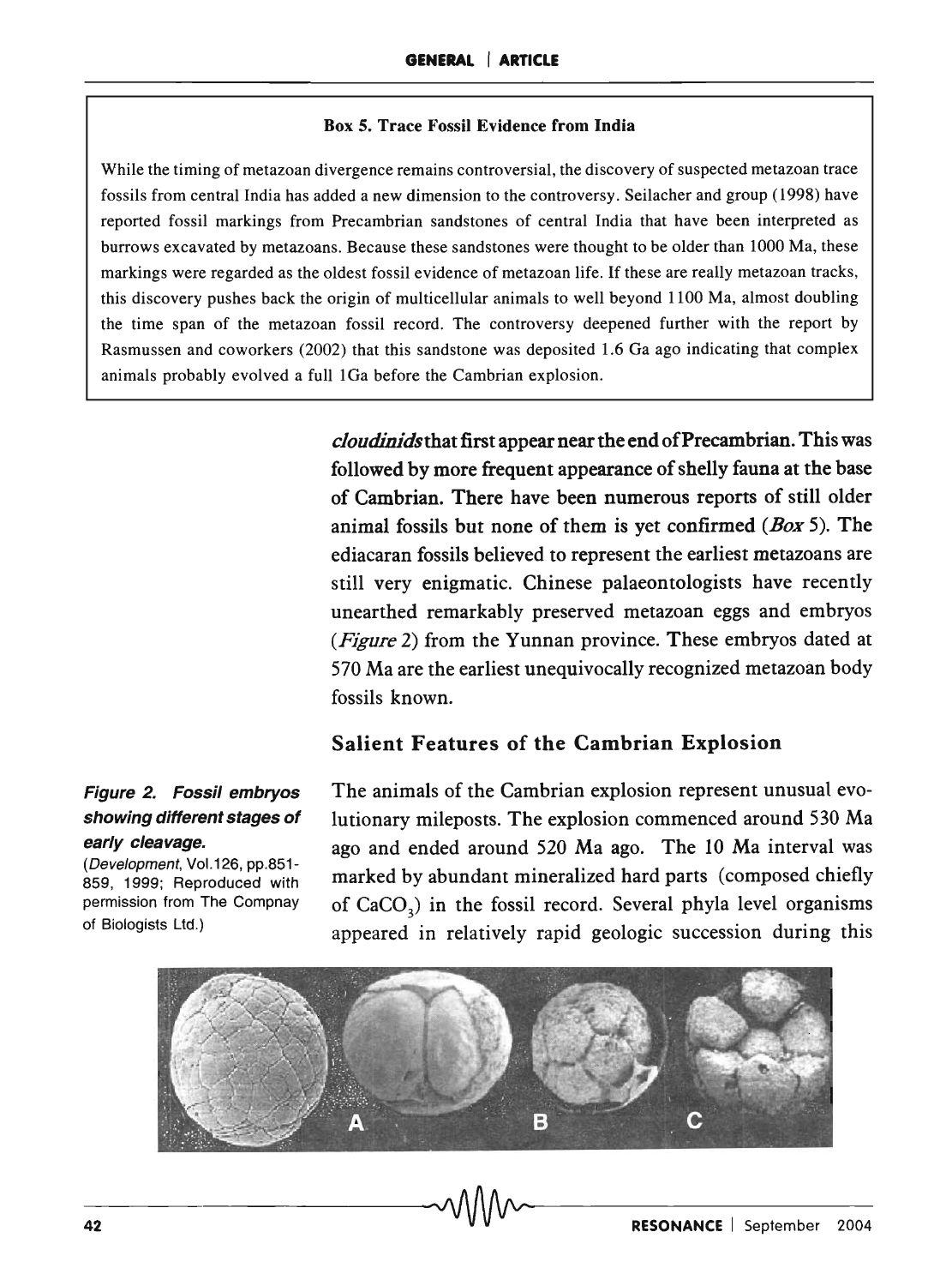interval and when the explosion ended almost all known animal phyla were represented. Geologically speaking, 5 to 10 Ma is an exceedingly short window of time, just the blink of the eye. What is baffling is that almost all major innovations in the basic body architecture of living metazoans occurred within such a short span of time. To denote the suddenness of appearance of animal life at this time, the Cambrian explosion has also been nicknamed as *biological big ban& big bang of animal evolution* or *evolution's big bang* in analogy with the big bang by which the universe came into being.

The Cambrian animals encompass 2/3 of the phyla of kingdom Animalia. About 37 phyla are recognized among present day animals, and almost all of them were established by the close of the Cambrian explosion, including all shelled invertebrates like mollusca, echinodermata and arthropoda *(Figure* 3). Thus, the evolution of major life forms as represented in the fossil record is not a gradual one: there was very little diversification of basic body plan in the Precambrian, but a sudden burst at the early Cambrian.

Another remarkable feature of the Cambrian explosion is the morphological *disparity* and evolutionary *stasis* displayed by Cambrian fauna. We must differentiate between *diversity* and *disparity* among animals. Diversity refers to small-scale differences that are evident at the species level, whereas large-scale morphological differences among animals evident at taxonomically higher levels than species are generally referred to as *disparity.* Though the animals of the Cambrian explosion fall within about 37 basic body plans, each of these body plans exhibit clear morphological differences or disparity from the others. The body plans defining each phylum do not grade into one another over the course of geological history but maintain their morphological isolation or disparity from all other phyla. In addition, instead of diversity grading into disparity, disparity precedes diversity in the fossil record, which is not expected if life-forms evolved gradually from one another. They also exhibit a remarkable stability or stasis during their time on earth, \_\_\_\_\_\_\_\_ ~AAflAA~ \_\_\_\_\_\_ \_\_ **RESONANCE** I September 2004 ~v V V V V v~ <sup>43</sup>



Figure 3. A typical Cambrian trilobite fossil.

(Geology, Vol.31, No.12, cover page, 2003; Reproduced with permission from Robert R Gaines)

> We must differentiate between diversity and disparity among animals. Diversity refers to small-scale differences that are evident at the species level, whereas largescale morphological differences among animals evident at taxonomically higher levels than species are generally referred to as disparity.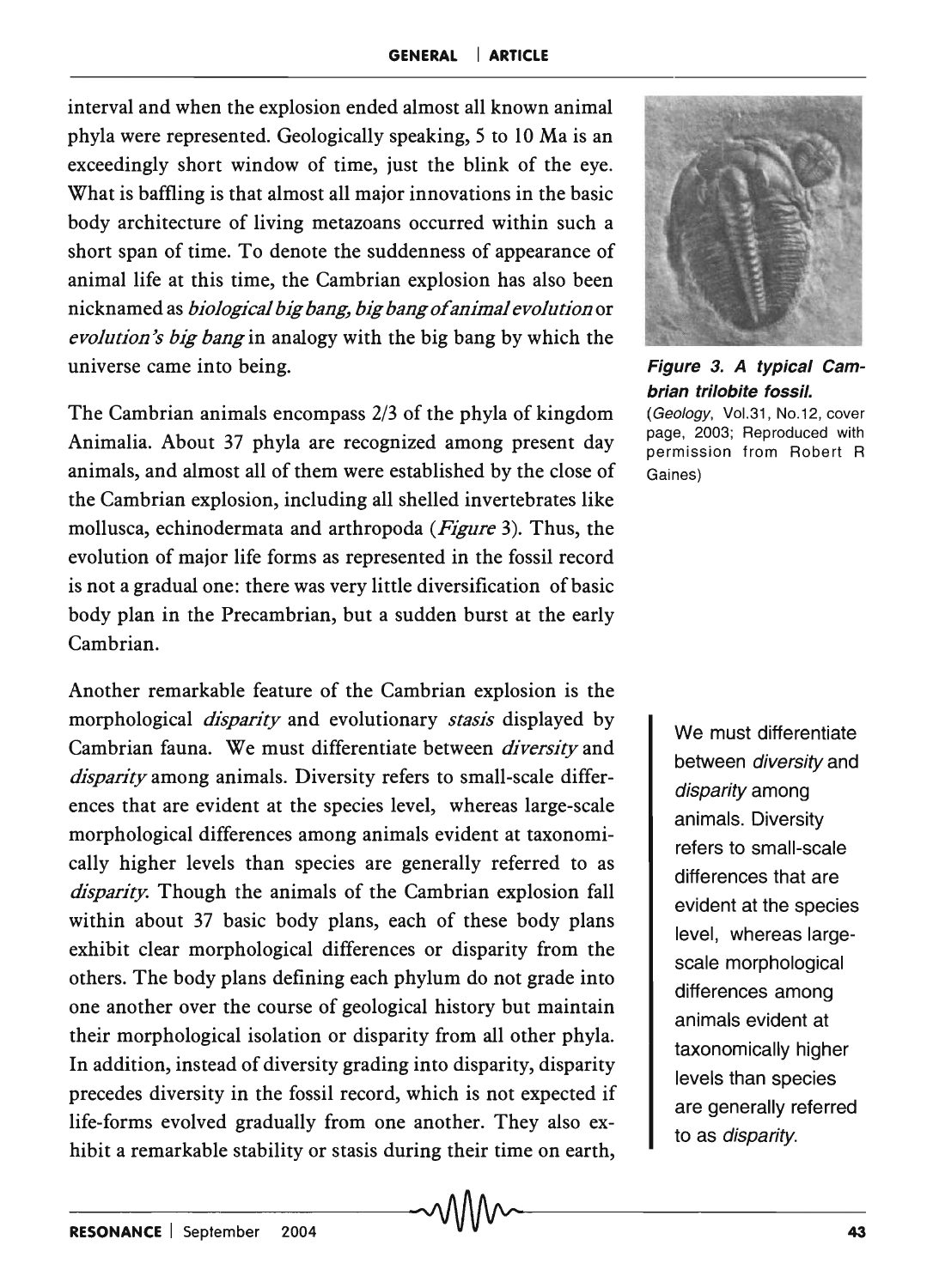Yet another feature of the Cambrian explosion is the quantum jump in biological complexity. The early Cambrian animals had roughly 50 cell types while the sponges that appeared a little earlier had only 5. meaning that after their appearance they maintained their characteristic body architecture without any evidences of alteration.

Yet another feature of the Cambrian explosion is the quantum jump in biological complexity. The biosphere in the entire Precambrian comprised little more than unicellular cyanobacteria. Compared to the small increase in complexity that occurred between the origin of life  $\sim$ 3.85 Ga ago and the first appearance of multicellular algae (l Ga ago), the Cambrian explosion is a huge increase in biological complexity. A rough measure of biological complexity of animals is the number of cell types they have. The early Cambrian animals had roughly 50 cell types while the sponges that appeared a little earlier had only 5.

# Was the Cambrian Explosion Real?

A few biologists advocating the narrow gradualistic version of Darwinism have argued that the absence of Precambrian transitional forms merely indicates the incompleteness of the fossil record, that is, intermediate forms did exist but somehow were not fossilised. Unfortunately in spite of the earnest efforts by palaeontologists the missing ancestors of the Cambrian fossils were never found. This led several biologists to propose the artifact theory, which held that the missing ancestors existed, but for various reasons were not fossilised and preserved in the fossil record.

It is well known that animals with a shelled exoskeleton stand a better chance of fossilization than the soft-bodied animals. Advocates of the artifact theory therefore presume that the Precambrian animals lacked hard parts necessary for fossilisation. This is not always true. Soft-bodied fauna are abundant in the fossil record of the Cambrian and representatives of several phyla are exclusively soft-bodied. The lower Cambrian sediments near Chengjiang, China have preserved soft tissues and several organs such as eyes, stomachs, digestive glands, sensory organs and nerves, besides fossilized embryos. These observations shake the very foundations of the artifact theory. Others have ex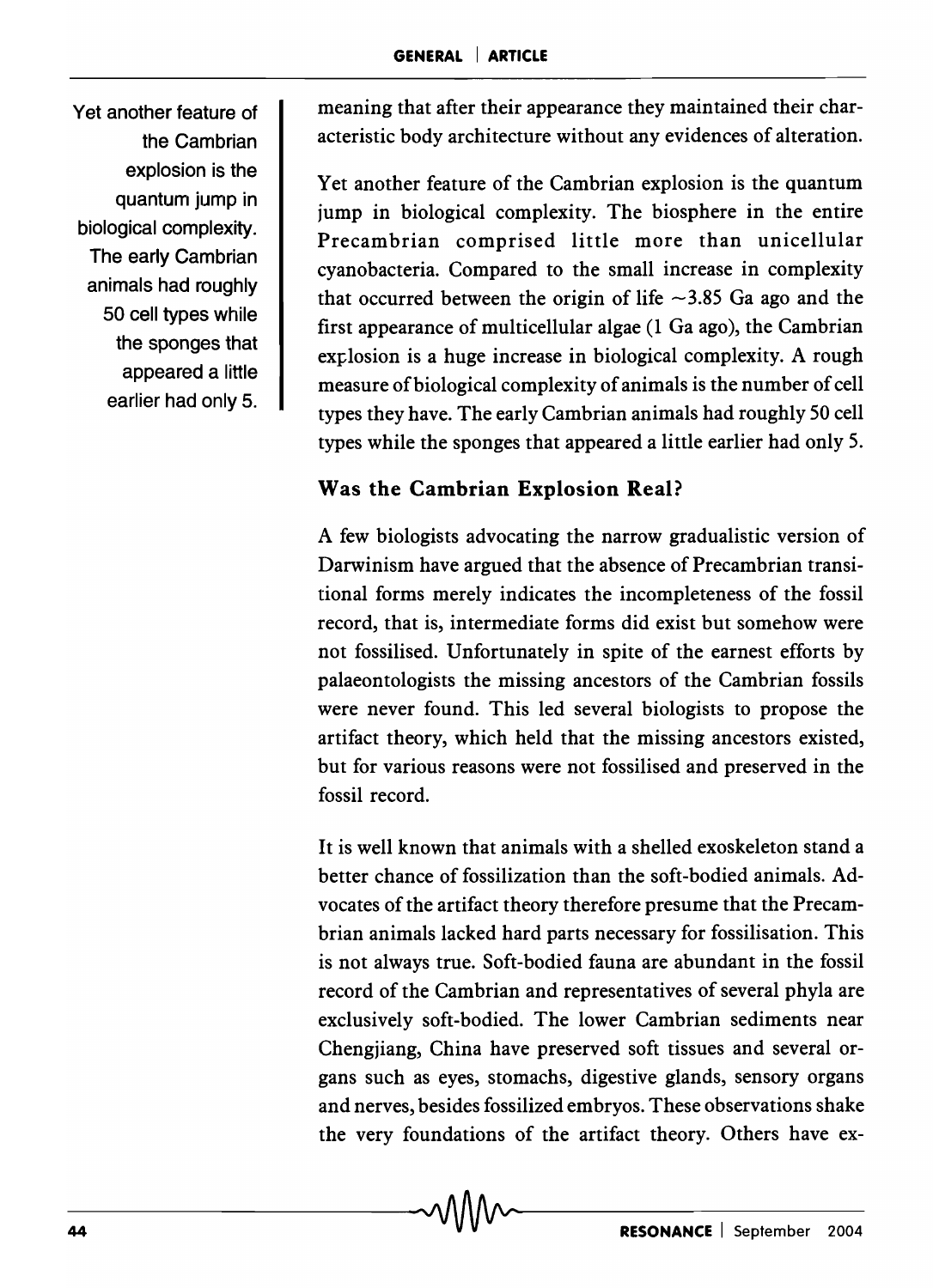plained the absence of transitional organisms as the result of their small shell size. However, fossils of filamentous algae (cyanobacteria) have been documented in Western Australia from rocks as old as 3.3 to 3.5 Ga. Besides, 2.7 Ga old species of single-celled algae and cells with nucleus have also been well documented in the fossil record as also embryos at different stages of cell division *(Figure* 2). The consensus among evolutionary biologists today is that the Cambrian explosion is indeed real.

## **The Ediacaran Fauna**

The Ediacaran fauna (565 to 548 Ma) is a distinctive group of large and soft-bodied organisms, fossils of which have been discovered from around the world suggesting that they once had global distribution during the Vendian period (650-544 Ma). They are, by and large, only fossil markings and not truly fossilised organisms. The ediacarans are enigmatic fossils that have no living representatives but appear as remains of multicellular organisms. A few biologists are of the opinion that the ediacaran fauna might represent transitional intermediates to the Cambrian animals. Seilacher (1992) considered them as an altogether different group unrelated to any extinct or extant fauna and named them as 'Vendobionta'. According to Narbonne (1998) ediacarans represent a failed experiment in the evolution oflife. The ediacaran fossils appear to bear no clear relationships to any of the organisms in the Cambrian explosion. Although the soft-bodied ediacarans appear like animals, their classification is hotly debated and their metazoan status is still unclear.

Moreover, the ediacarans comprise only three or four phyla and do not represent the whole range of expected intermediate ancestors to the Cambrian fauna. Further, while the animals of the Cambrian explosion encompass at least twenty eight phyla, the ediacaran organisms represent at best four phyla that leave 90% of the Cambrian phyla with no ancestors in the Precambrian. Finally, even if the ediacaran animals are considered as harbingers of the Cambrian explosion, the total time encomThe consensus among evolutionary biologists today is that the Cambrian explosion is indeed real.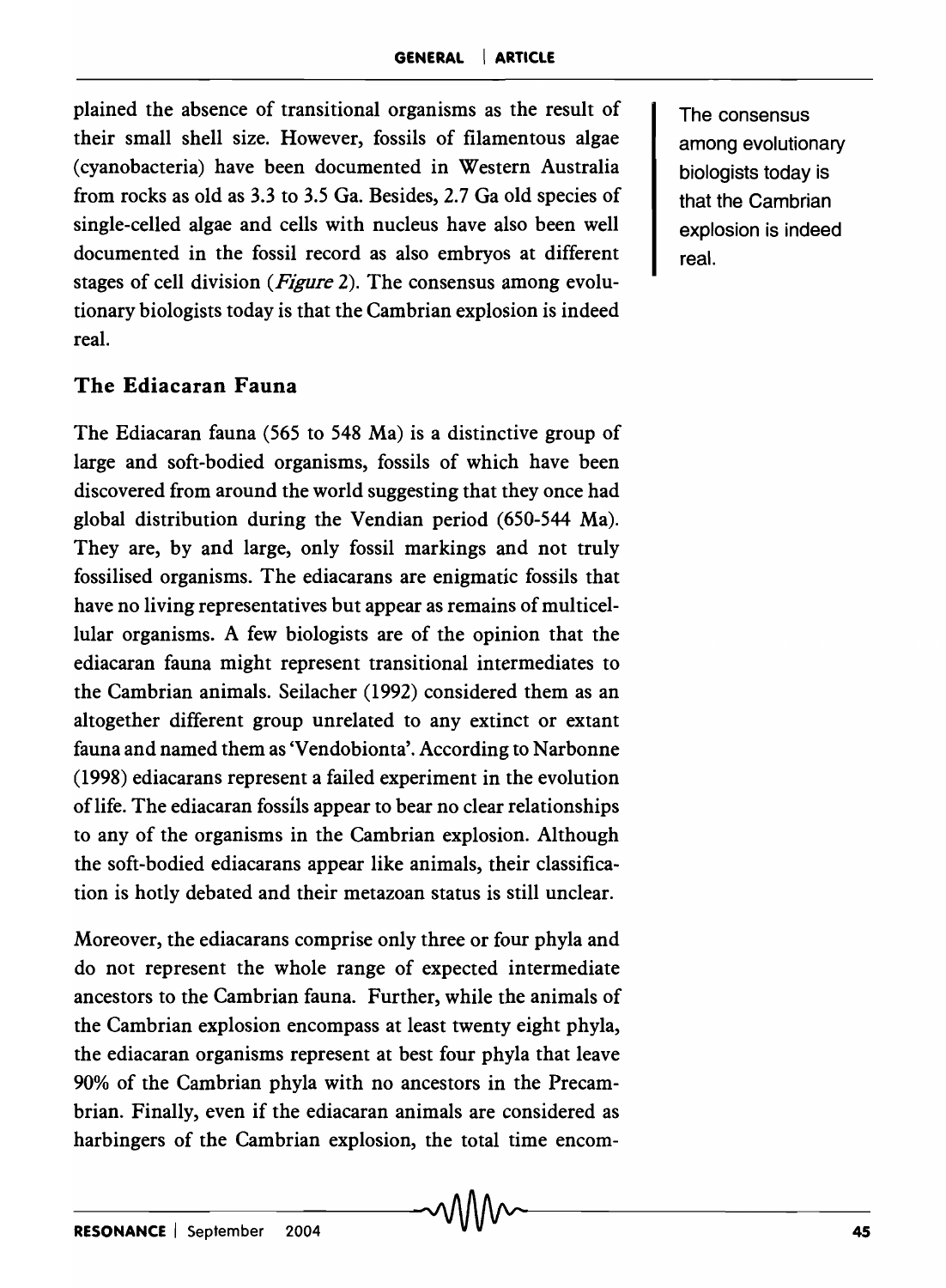

passed by the Vendian and Cambrian radiations together is still exceedingly brief  $(-45)$ Ma: from 565 to 520 Ma) and therefore would still constitute a relatively sudden event.

## The Deep Divergence

Could it be possible that the

Figure 4. The deep divergence of Cambrian animals.

evolutionary history in the Precambrian, not reflected in the fossil record? Recent molecular data *(Box* 3; *Figure* 4) are in support of such a claim that questions the explosive nature of the Cambrian radiation. The protein sequencing data of Wray *et aL*  (1996) provide compelling evidence for a common ancestor of the Cambrian phyla dating from 1.2 Ga ago, nearly 700 Ma before the Cambrian explosion! Wray et al suggest that the metazoan phyla diverged from a common ancestor 1.2 Ga ago and underwent a cryptic evolution until the Cambrian explosion. The absence of missing ancestors is then accounted using the artifact theory.

However, the deep divergence hypothesis has several shortcomings: Firstly an extensive period of soft-bodied evolution is questionable from palaeontological point of view. Preservation of numerous soft-bodied Cambrian animals as well as Precambrian embryos and microorganisms undermines the deep divergence hypothesis. Secondly subsequent molecular estimates by Ayala and colleagues (1998) are in agreement with palaeontologicl evidence, questioning the deep divergence hypothesis. Further, the proteins that Wray and colleagues have analysed are not involved in the development of animal body plans and therefore they would not have played any role in the origin of new phyla. Another major problem with the deep divergence hypothesis is that the protein clock does not tick at a constant rate. Unlike radiometric clocks widely used in dating rocks, molecular clocks depend upon both biological and environmental factors. For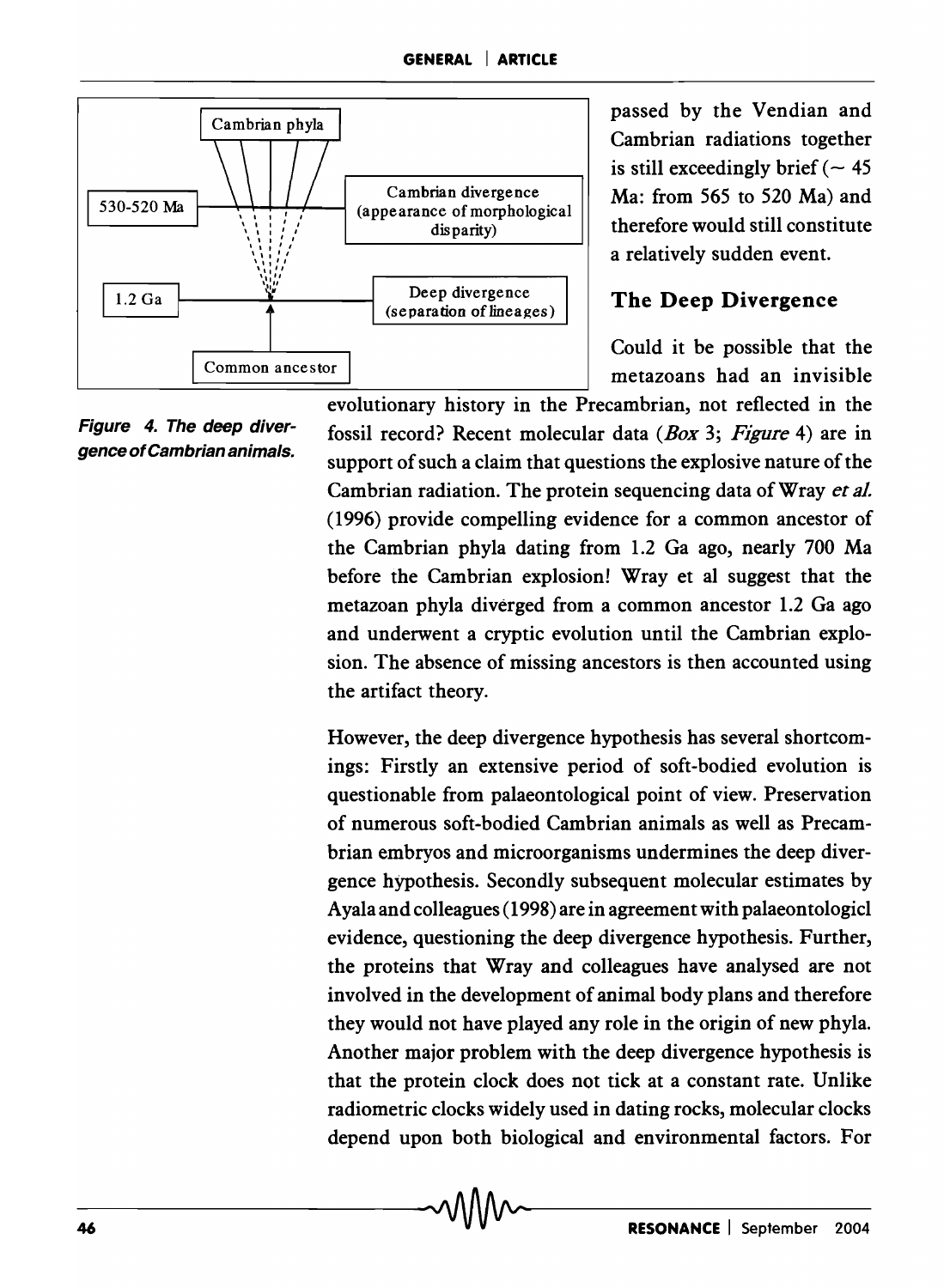instance, different genes in different clades evolve at different rates. Above all the molecular clock is calibrated with Phanerozoic  $(<550$  Ma) fossil record that may not be reliable in dating the origin of the much older (1 to 1.2 Ga old) animal phyla.

Proponents of the deep divergence hypothesis emphasize that molecular data only document the time of divergence of lineages while palaeontological data record the divergence of morphological form. Morphological and genetic changes need not necessarily be correlated over evolutionary time. The morphological expression and therefore preservation of organisms as fossils occurs millions of years after lineages diverge; there may be long gaps between separations of sister groups from a common ancestor and manifestation of their morphological disparity *(Figure4)*  as fossils.

# **Mystery of the Cambrian explosion: View from Modern Genetics**

Unicellular life is relatively simple; there is little division of labour and the single cell performs all functions of life. Obviously the genetic information content of unicellular organisms is relatively meagre. Multicellular life, on the other hand, requires more genetic information to carry out myriads of cellular functions as their cells are differentiated into different cell types, tissues and organs. But new cell types themselves require specialised proteins, and novel proteins arise from novel gene sequences, that is new genetic information. As the organisms that appeared in the Cambrian explosion had many more novel and specialised cell types than their prokaryotic ancestors, the amount of new genetic information that arose in the Cambrian explosion represents a large increase in biological information.

In metazoans, cell differentiation from simple to multiple cell types is controlled by genetic mechanisms. It is now understood that cells differentiate from master cells called stem cells present in embryos (embryonic stem cells). It is this cell differentiation that led to evolution of various body plan architecture in the

Molecular data only document the time of divergence of lineages while palaeontological data record the divergence of morphological form.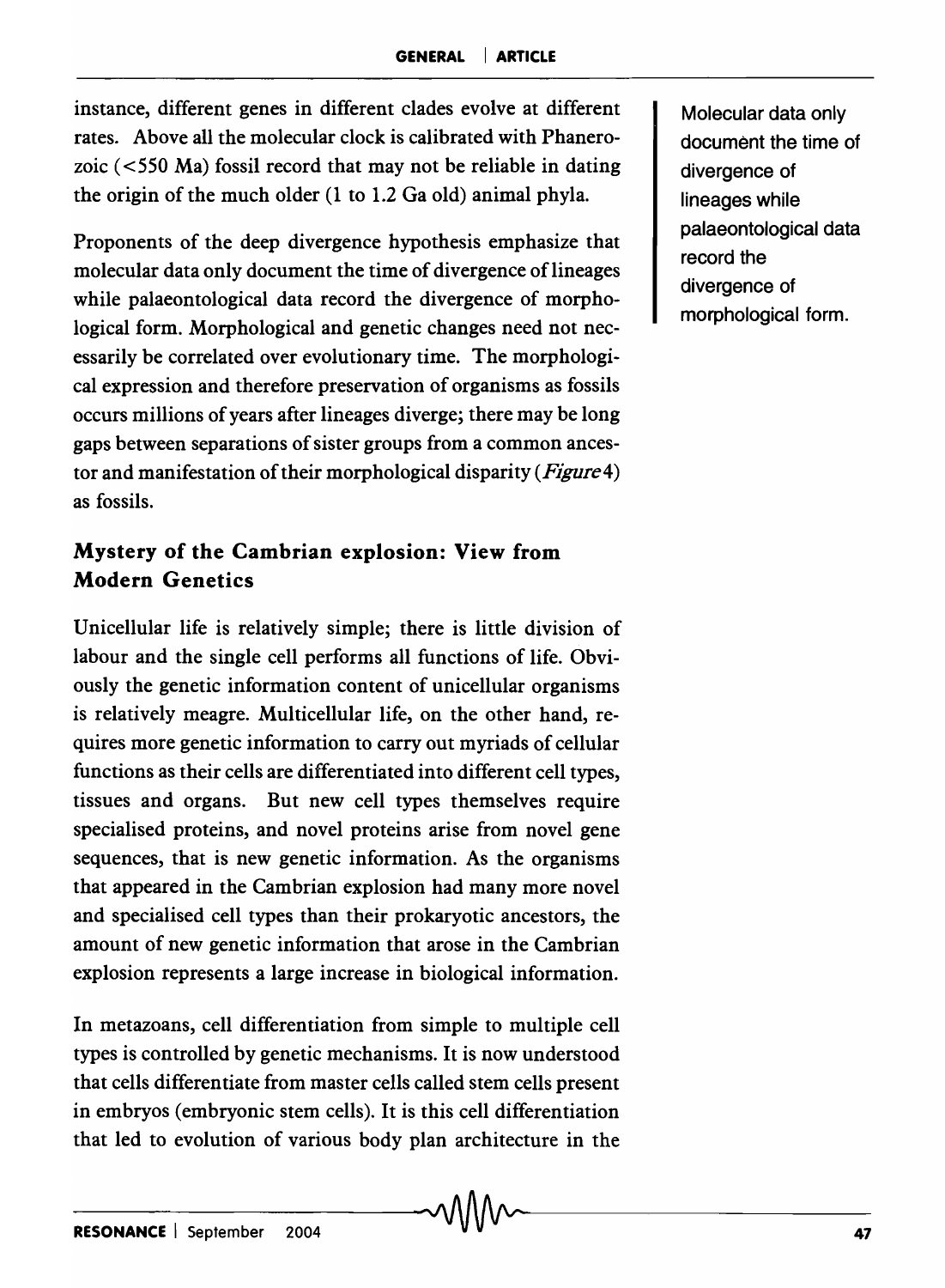Cell differentiation from simple to multiple cell types is controlled by genetic mechanisms. It is now understood that cells differentiate from master cells called stem cells present in embryos (embryonic stem cells). It is this cell differentiation that led to evolution of various body plan architecture in the Cambrian explosion.

Cambrian explosion. Now the question is were there genetic controls in early eukaryotic cells for cell differentiation. Many different classes of regulatory genes are present in metazoans that are responsible for their body architecture. A set of such regulatory genes called *Hox* genes occur in clusters in DNA segments of metazoans. These genes are best known for their roles in determining developmental patterns in model biological systems such as the fruit fly *Drosophl1a* and the nematode worm *Caenorhabditis.* It appears that *Hox* genes are widely and probably universally distributed in metazoan phyla. Molecular data confirm that these regulatory genes were already in place before the Cambrian explosion.

# What Triggered the Cambrian Explosion?

Several factors must have collectively contributed to the Cambrian explosion. The role played by regulatory genes, like the *Hox* genes for example, are crucial. New metazoan phylogenies *(Figure* 5) reconstructed from gene sequencing suggest that much of the basic gene regulatory machinery required for their body plan development was in place significantly before the Cambrian explosion.



The Cambrian explosion of animals occurred soon after late Proterozoic snowball earth event (Hoffman and others 1998; also see Sukumaran, *Resonance,* December 2003) roughly 600 Ma ago. Extreme climatic events have catastrophic effect on the biosphere. All forms of eukaryotic life would have perished under the climatic stress of a global ice cover. The congenial habitats created on the

## Figure 5. The metazoan evolutionary tree.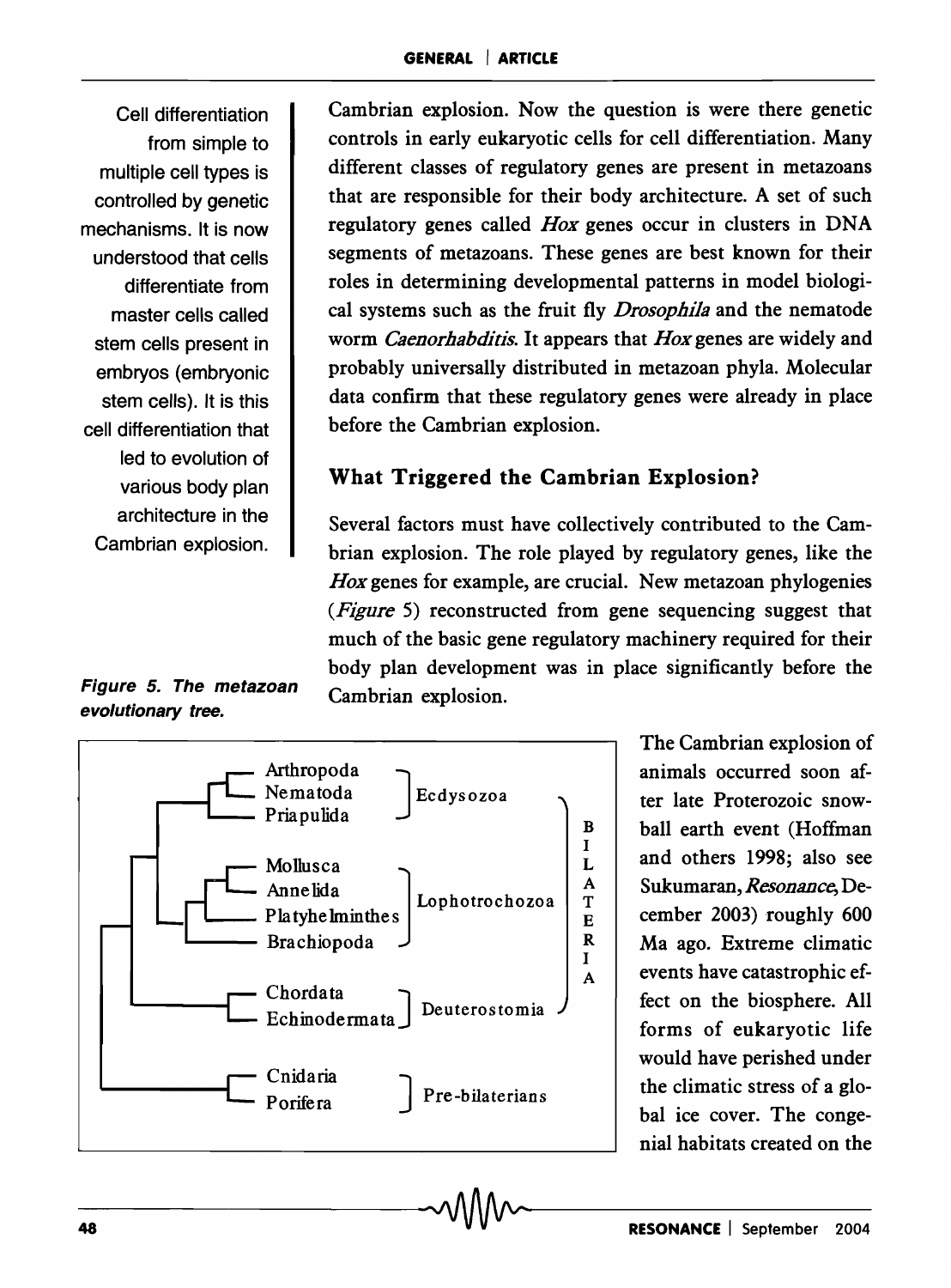earth by the disappearance of global ice cover are believed to have facilitated the explosive radiation of multicellular life in the early Cambrian.

Events like the increase in molecular oxygen may also have been crucial. Giant fossil insects (dragon flies with wing spans of 70 cm) are common in coal beds deposited during the Permo-Carboniferous times  $(-300 \text{ Ma})$  and insect gigantism has been correlated with increase in atmospheric oxygen to 35% at that time. Geological evidence also attests to late Proterozoic increase in atmospheric oxygen levels. This event could have favoured the rise of metazoans because all metazoans require molecular oxygen for respiration as also to build the structural protein called collagen that all metazoans have.

The period from 2 Ga to 1 Ga in earth history was very sluggish in terms of organic evolution. All life that existed on earth during this time consisted largely of cyanobacteria. Molecular oxygen appeared only by 2.2 Ga and, in the absence of oxygen, the primordial ocean was oxygen-free and iron-rich; in comparison the modern ocean from about the late Precambrian is oxygen-rich and iron-poor. The ocean during the intervening period was neither like the primordial one nor like the modern. Canfield (1998) suggested that the ocean during this interval was largely oxygen-deficient below the uppermost waters. Newly oxygenated atmosphere weathered large amounts of sulphur into the sea, where it reacted with dissolved iron and precipitated as sulphides. Along with iron other nutrient metals like Mo, Cu, Zn, V and Cd were also removed. In the absence of these nutrients eukaryotic algae could not fix nitrogen to nitrates because the enzymes responsible for nitrogen fixation require iron and other metals. According to Anbar and Knoll (2002) such a situation leading to nutritional deficiency of the ocean was responsible for low ocean productivity and evolutionary hiatus during 2 Ga to 1 Ga ago. By the end of the Precambrian, however, oxygen had grown to almost present atmospheric levels, the oceans had become more ventilated with oxygen and sulphate concentration had also become more modern-like re-

By the end of the Precambrian, oxygen had grown to almost present atmospheric levels, the oceans had become more ventilated with oxygen and sulphate concentration had also become more modern-like retaining the nutritional elements required for nitrogen fixation. These events in ocean chemistry might also have paved the way for the Cambrian explosion that ensued.